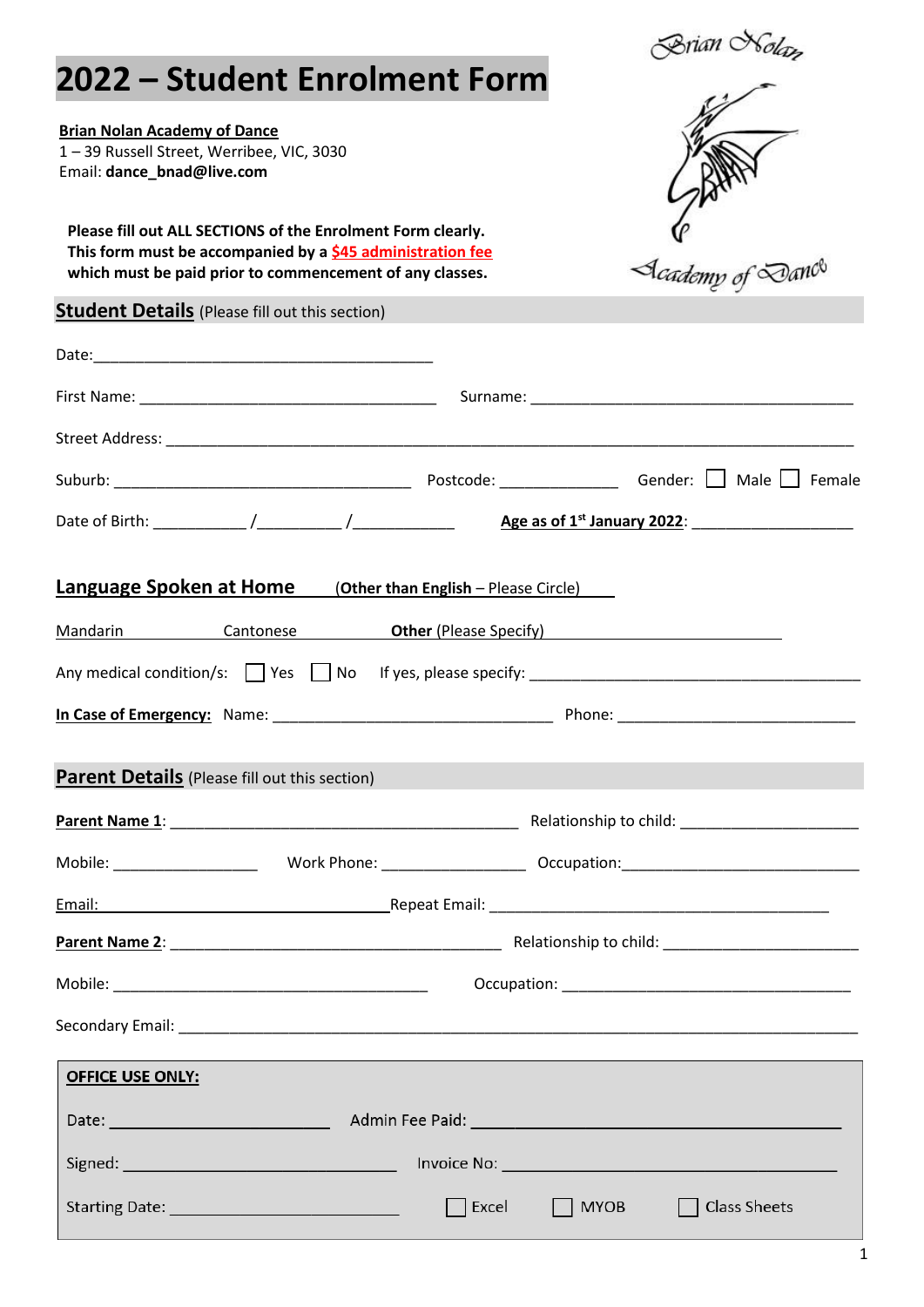| <b>Past Experience</b> (Please fill out this section)                                                                |  |  |  |  |
|----------------------------------------------------------------------------------------------------------------------|--|--|--|--|
|                                                                                                                      |  |  |  |  |
| Have you ever danced before? Thes Theory No Hillyes, how long? The May 2011 Contract to the May 2012 Model in the Ma |  |  |  |  |
| What was the name of your previous dance school? _______________________________                                     |  |  |  |  |
|                                                                                                                      |  |  |  |  |
|                                                                                                                      |  |  |  |  |
|                                                                                                                      |  |  |  |  |
| How did you hear about Brian Nolan Academy of Dance?                                                                 |  |  |  |  |

# **Terms and Conditions of Enrolment** (Please read carefully)

#### **Fee Payments**

- **1.** An administration fee of \$45
- **2.** which is paid upon enrolment and prior to commencement of classes.
- **3.** All fees are invoiced for each term and due in full by the due date on the invoice, 10 days after issue date.
- **4.** Students may be excluded from class and all performances until such payments are made.
- **5.** Fee payments are non-refundable unless a terms notice (10 weeks) is given prior to leaving date and must be given in writing or email confirmation. Consideration may be given in exceptional cases. Please note all fees are nontransferable.

## **Production and Costume Levy: (Compulsory Fees if doing Concert)**

- **1.** Students enrolled with Brian Nolan Academy of Dance who participate in competitions and/or end of year production must attend all required classes and rehearsals.
- **2.** Each student is required to pay an annual costume levy for each style they train in.
- **3.** An annual production levy is required from each student performing in the end of year Concert which is payable in term four and is non-refundable.
- **4.** All costume levies paid are non-refundable unless reasonable time is given (10 weeks).

#### **Classes**

- **1.** Students must be punctual to all classes and must be sufficiently warmed up prior to the class.
- **2.** Students or their Parent/Guardian must call the teacher and or administrator prior to the commencement of the class if the student is going to be absent or is running late.

#### **Health or Accidents**

- **1.** Students must compete the Par Q form at the commencement of enrolment, informing us of any health issues that may require assistance or medication. The Brian Nolan Academy of Dance cannot be responsible for any student's health if we are not informed of any ongoing medical condition/s.
- **2.** If a student is affected by any contagious medical condition the Brian Nolan Academy of Dance must be notified immediately. The student will be unable to return to classes until such time as recommended by the student's Doctor and the Brian Nolan Academy of Dance is provided with a Doctors Certificate.
- **3.** In case of emergency, the student (over 18 or Parent/Legal guardian) authorise the Brian Nolan Academy of Dance to seek medical assistance if necessary and they (student or parent/guardian hereby agree to cover any and all costs that may occur.

## **Copyright, Recordings, Photography and Video (Video Fee Compulsory if doing Concert)**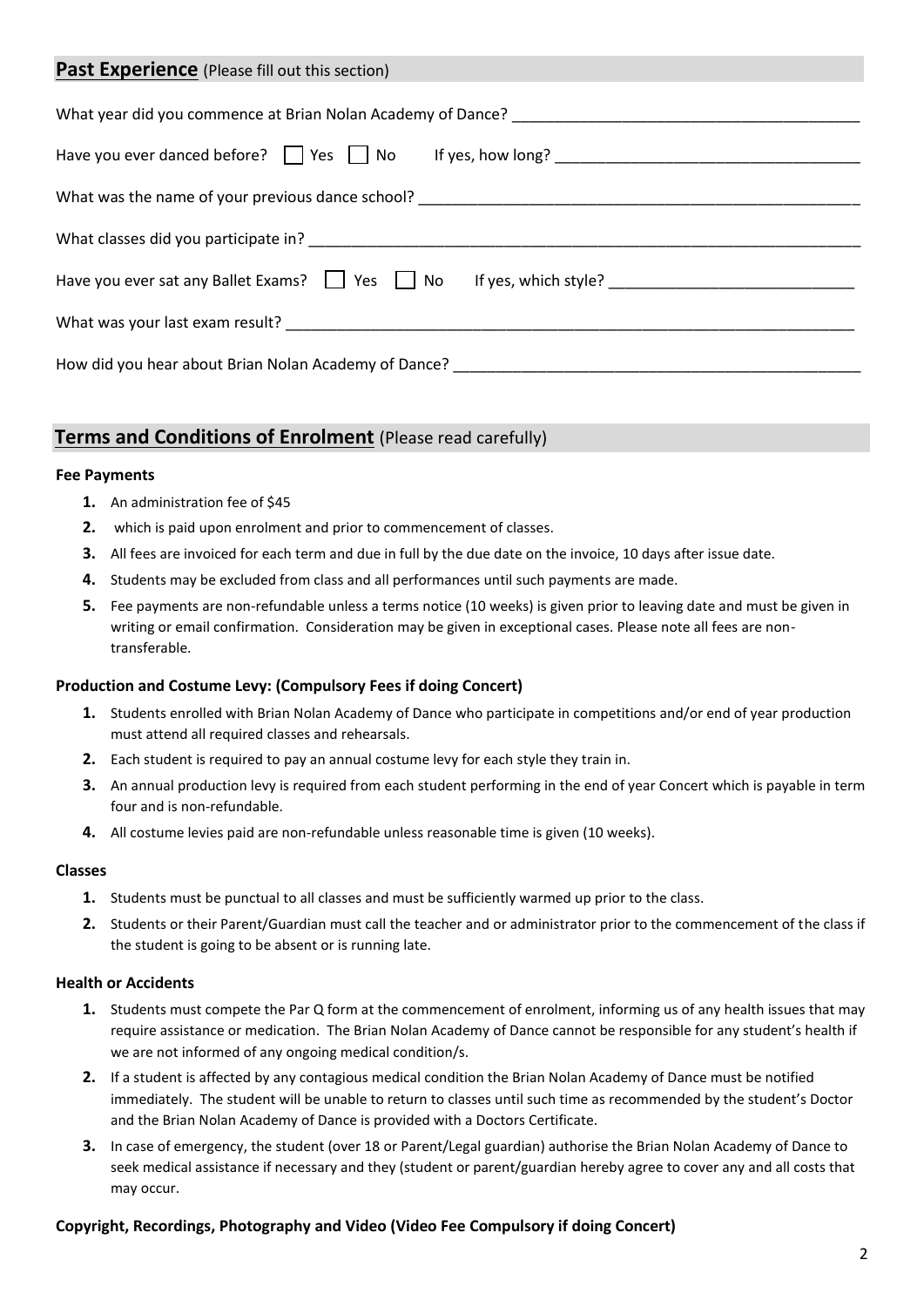- **1.** By enrolling, the Brian Nolan Academy of Dance is the copyright owner of any recordings (audio or video) or photographs of students participating for or in any Brian Nolan Academy of Dance classes, rehearsals, or productions.
- **2.** The Brian Nolan Academy of Dance may (at any time) use such recordings or photographs of students participating in the Brian Nolan Academy of Dance classes, rehearsals or productions for publicity or social media or advertising without the need for further consent or approval.

## **In signing this form, I acknowledge that:**

- **1.** Upon registration, I am enrolled for the entire calendar year with the Brian Nolan Academy of Dance (BNAD)
- **2.** In order to protect the integrity of the BNAD students are NOT allowed to attend outside classes, courses and/or seminar's etc. without the permission of the Artistic Director Brian Nolan. Any student/s found to attend any outside classes **without permission** risk being suspended from any or all classes and no refund will be allowed.
- **3.** If a student wishes to withdraw from the BNAD a full terms notice must be given in order for any refund or part, thereof (as teachers are contracted for a full term) otherwise no refund is available.
- **4.** All fees are invoiced per term (in line with the current Victorian School Terms). Each Term may vary in length i.e. 8 weeks, 12 weeks, 11 weeks etc. but total 40 weeks so to make admin. easier - each term is calculated to a 10-week term so payments remain constant.
- **5.** All fees are invoiced for each term and the payment of the full fee amount is due and payable ten days after the invoice date each term (this date will be displayed on the invoice as the due date).
- **6.** A Late Fee will be imposed for any invoices not paid for by the due date. This fee will be 10% of the overdue amount or \$40 (whichever is greater)
- **7.** Further, the BNAD reserves the right to enlist a Debt collector (for recovery of fees) and should they be required any and all additional fees will be met and added to the outstanding invoice.
- **8.** I understand that any and all class fee payments are non-refundable.
- **9.** The student understands that: acceptance into the school does not automatically allow said student/s to participate in exams, scholarships and/or bursaries etc. as students are selected on merit and invited to participate.
- **10. Competitions, all students must have sat an RAD Examination under Brian Nolan to be eligible**, (there may be exceptions to this rule either on talent, RAD Exams undertaken at other schools or where the student has competed at recognised competitions before)
- **11.** I have read, understand and accept the Brian Nolan Academy of Dance Conditions of Payment and Enrolment rules as stated above.
- **12.** Please keep a copy of these Terms and Conditions along with your Brian Nolan Academy of Dance receipts for your records.

| <b>Student Signature:</b><br><u> 1980 - Johann Stein, Amerikaansk politiker († 1908)</u>                                                      | Date: | $\sqrt{2}$ |  |
|-----------------------------------------------------------------------------------------------------------------------------------------------|-------|------------|--|
| <b>Printed Name:</b><br><u> 1980 - Jan James Santan, masjid a shekara ta 1980 a shekara ta 1980 a shekara ta 1980 a shekara ta 1980 a she</u> |       |            |  |
|                                                                                                                                               |       |            |  |
|                                                                                                                                               | Date: | $\sqrt{2}$ |  |
| <b>Printed Name:</b>                                                                                                                          |       |            |  |